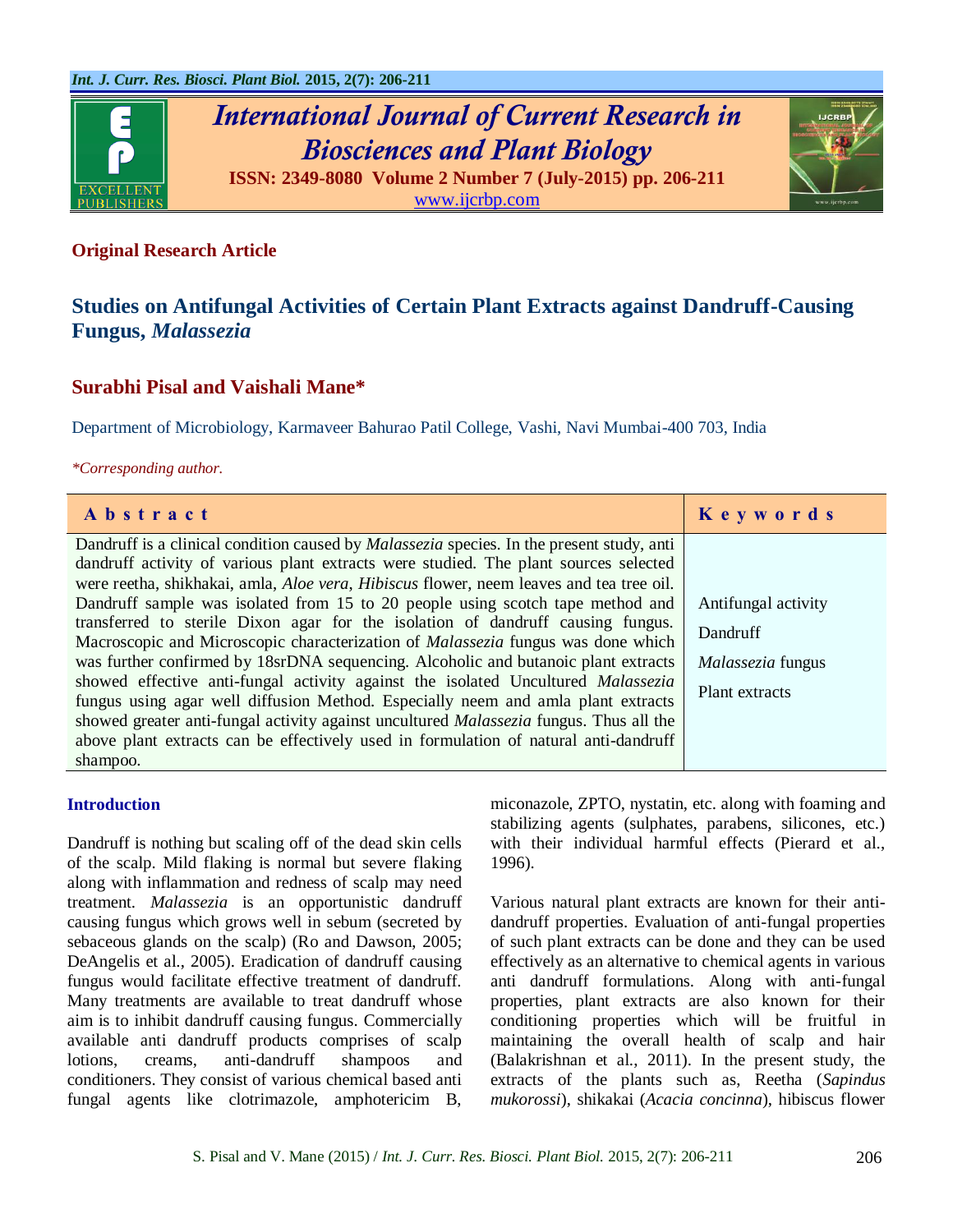(*Hibiscus sabdariffa*), aloe (*Aloe vera arbadensis*), amla (*Emblica officinalis*), neem (*Azadirachta indica*) and tea tree oil (*Melaleuca alternifolia*).

#### **Materials and methods**

#### **Isolation of dandruff causing fungus**

About 20 people were taken into consideration. Scrapings of dandruff were collected from people with visible flakes whereas Scotch tape/Cello tape method was used to collect dandruff from people with no visible flakes. In Scotch tape/Cello tape method, scotch tape was affixed to the scalp skin and the sticky side was transferred on Sterile Dixon agar and incubated at 32ºc for 3-5 days (Vijayakumar et al., 2006)

### **Identification of dandruff causing fungus**

Microscopic and Macroscopic identification was done to specifically identify the fungus. Microscopic identification was done by Loffeler's Methylene Blue staining and wet mounting, whereas macroscopic identification was done by Tween assimilation test, urease test, catalase test and esculin hydrolysis test. Sequencing of 18srDNA was done to further confirm the isolated fungal species (Saghazadeh et al., 2010).

### **Molecular identification of isolated fungus using partial 18srDNA Sequencing**

PCR and sequencing of fungal sample was carried out by isolating fungal Genomic DNA using Chromous Fungal Genomic DNA Isolation Kit. PCR amplification of Genomic DNA was done using Universal 18srDNA primers. Further Gel extraction of PCR products was carried out and Sequencing of the PCR product was done using ABI sequencing machine**.** FASTA sequence of 18srDNA was used for BLAST Analysis for identification of fungus.

### **Preparation of plant extracts**

Reetha (*Sapindus mukorossi*), shikakai (*Acacia concinna*), hibiscus flower (*Hibiscus sabdariffa*), aloe (*Aloe vera arbadensis*), amla (*Emblica officinalis*), neem (*Azadirachta indica*) and tea tree oil (*Melaleuca alternifolia*) were selected.

Reetha, shikakai, amla and neem powders were obtained from Patanjali, Koperkhairane, Navi Mumbai. Hibiscus powder was prepared by drying Hibiscus flower and grinding it to fine powder. Similar procedure was followed for *Aloe vera* leaves. Tea tree oil was bought commercially.

In this assay, 2.5g of each powder was added in 25ml of 95% Alcohol and Butanol respectively and covered with aluminium foil with occasional stirring for 2 days for all the samples except Tea Tree oil. It was further filtered using Whatman filter paper and dried to get powdered plant extract. The dried powder extract can be dissolved in sterile distilled water for further use. The extract can also be used directly for anti-fungal assay keeping solvent as control (Balakrishnan et al., 2011).

### **Antifungal activity**

To check the Minimum Inhibitory Concentration (MIC) of various plant extracts, different concentrations of alcoholic and butanoic plant extracts were made in the range of 10µg/ml, 100µ/ml and 200µ/ml and their antifungal activities were checked using Agar Well Diffusion method. Tea Tree Oil was diluted using DMSO. Agar well diffusion method was done to determine the zone of inhibition of extracts against dandruff causing *Malassezia* fungus.

# **Results and discussion**

# **Collection of dandruff sample and isolation of dandruff causing fungus**

Collected dandruff sample was inoculated on sterile Dixon agar plates. Typical white growth around the scotch tape is indicative of dandruff-causing fungus. Dandruff scrapings gave white colonies around dandruff flakes. Isolated fungus was further used for microbiological analysis.

### **Microbiological analysis of isolated fungus**

#### **Microscopic identification**

*Staining:* Isolated fungus was stained using Loeffler's Methylene Blue stain and observed under oil immersion lens. Fig.1 (A) shows the typical blue coloured bottleshaped cells of dandruff causing *Malassezia* fungus. Wet mounting of the isolated fungus was done using Lactophenol cotton blue stain. Fig. 1 (B) shows typical bottle-shape blue coloured cells were observed.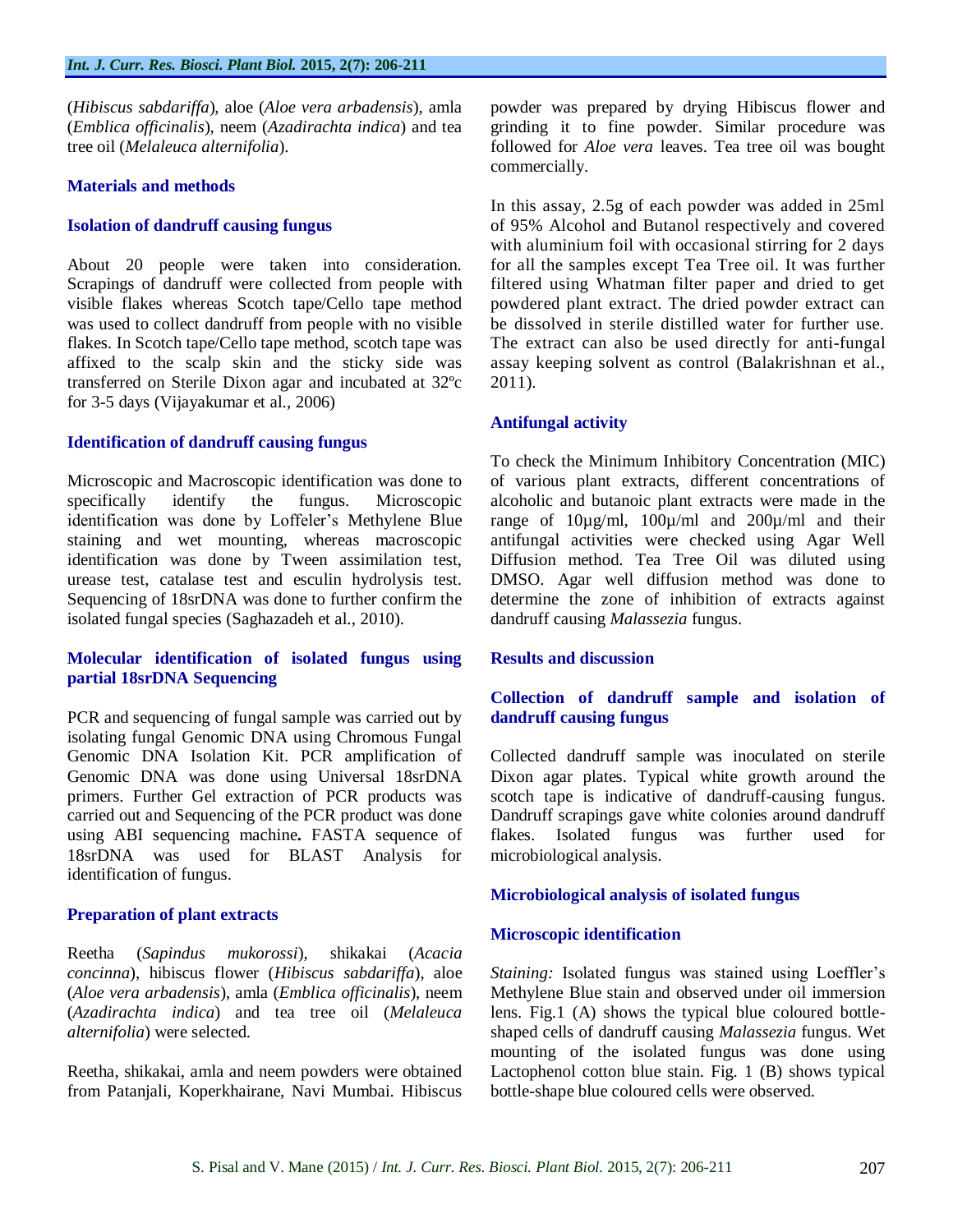#### **Fig. 1: (A) Bottle-shaped cells of isolated fungus using of Loeffler's Methylene Blue stain; (B) Wet mount of isolated fungal culture using lactophenol cotton blue stain.**



*Macroscopic identification:* The isolated fungus was streaked on sterile Dixon agar plates to get isolated colonies. Table 1 shows detailed Colony characteristics of isolated *Malassezia* fungus grown on sterile Dixon agar plate after incubating at 32ºC for 5 days. Fig. 2 indicates whitish colonies of *Malassezia* with creamy consistency.

#### **Fig. 2: Isolated colonies of fungus on sterile Dixon agar**

**plate.**



#### **Table 1. Colony characteristics of the isolated fungus.**

| <b>Colony characteristics</b>         | <b>Observations</b>          |
|---------------------------------------|------------------------------|
| <b>Size</b>                           | 1mm                          |
| Shape                                 | Circular                     |
| Color                                 | Whitish                      |
| Margin                                | Entire                       |
| Elevation                             | Convex                       |
| Opacity                               | Opaque                       |
| Consistency                           | Creamy                       |
| Texture                               | Smooth                       |
| Morphology                            | Bottle-neck shaped cells     |
| Loeffler's Methylene Blue<br>Staining | Bottle-neck shaped<br>fungus |

#### **Biochemical characterization of isolated fungus**

*Tween assimilation test:* Tween assimilation test was performed to observe growth pattern of the isolated fungus in Tween 60 and Tween 80. After incubation at 32ºC for 4-5 days, Zone of exhibition was observed around both the Tween compounds indicating positive Tween 60 and Tween 80 assimilation. Detailed Zone of Exhibition results are shown on Table 2.

|  |  | Table 2. Tween assimilation test of isolated fungus. |  |  |  |  |
|--|--|------------------------------------------------------|--|--|--|--|
|--|--|------------------------------------------------------|--|--|--|--|

| Sr. no. | <b>Compound</b> | <b>Zones measured (mm)</b> |
|---------|-----------------|----------------------------|
|         | Tween 60        | 47 mm                      |
|         | Tween 80        | 51 mm                      |

As shown in Table 3, the results of various biochemical tests showed positive results indicative of *Malassezia* fungus.

#### **Table 3. Other biochemical tests for** *Malassezia* **fungus.**

| Sr. no.                  | <b>Biochemical tests</b> | <b>Results</b> |  |  |  |
|--------------------------|--------------------------|----------------|--|--|--|
|                          | Urease test              |                |  |  |  |
|                          | Catalase test            |                |  |  |  |
|                          | Esculin hydrolysis test  |                |  |  |  |
| Key: $+$ - Positive test |                          |                |  |  |  |

### **Molecular identification of isolated fungus using partial 18srDNA Sequencing**

FASTA sequence of 18srDNA was used for BLAST analysis for identification of fungus. From the results of partial 18srDNA sequencing thus it can be concluded that isolated fungus was found to be uncultured *Malassezia*. The details of sequence alignment of uncultured *Malassezia* are as follows.

### **Uncultured** *Malassezia* **clone H-9 18S ribosomal RNA gene**

Partial sequence Sequence ID: gb|FJ393445.1|

#### **MIC of plant extracts**

Agar well diffusion assay was carried out using different concentrations of plant extracts (10µg/ml, 100µg/ml and 200µg/ml). According to Fig. 3, tea tree oil showed inhibition at the concentration of 100µg/ml (DMSO) whereas rest of the plant extracts showed inhibition at the concentration of 200µg/ml and the detailed results are shown in Table 4.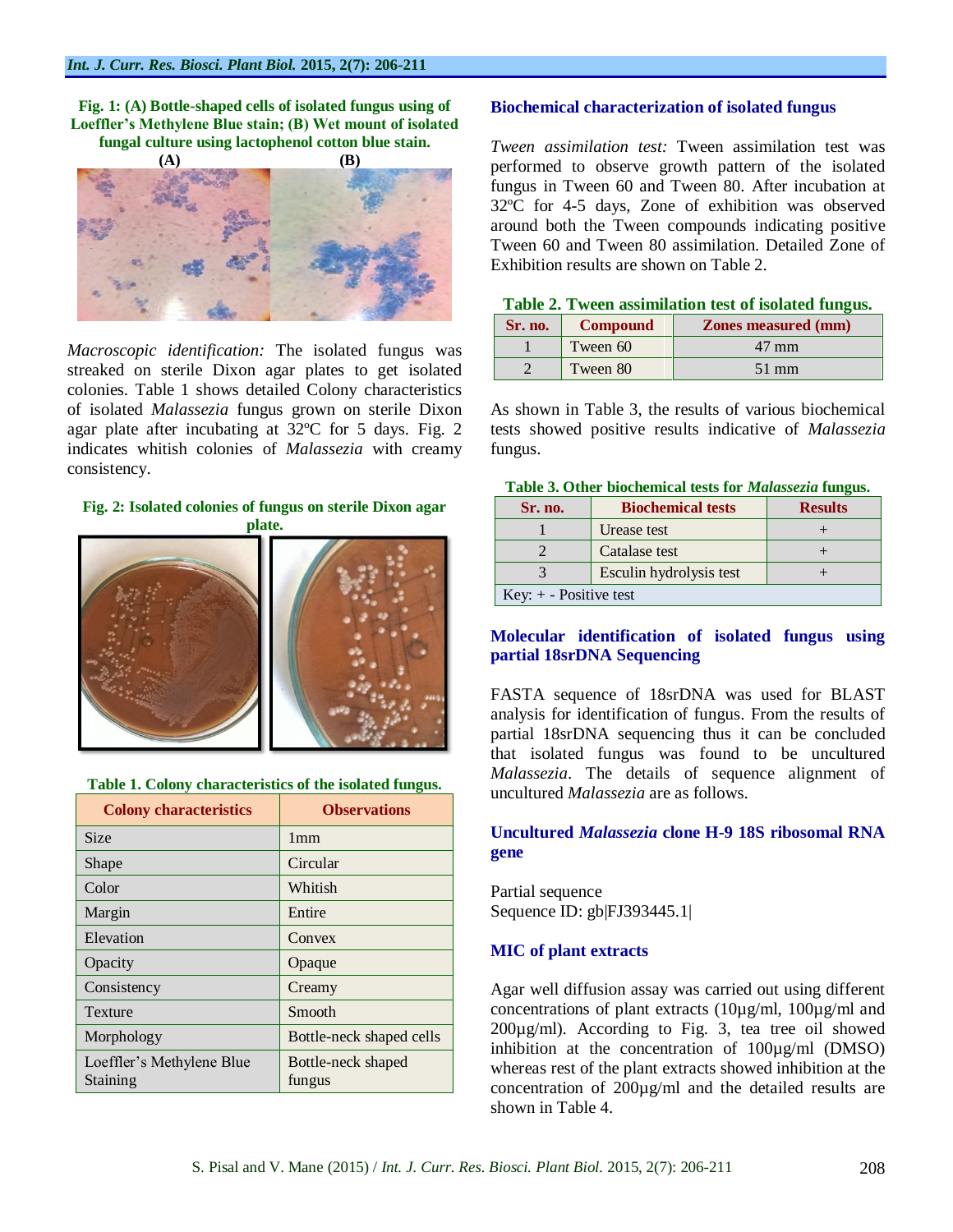| Sr.                                                                                 | <b>Plant material</b> | <b>Concentration of extracts</b> |               |               | <b>Alcoholic</b> | <b>Butanolic</b> |
|-------------------------------------------------------------------------------------|-----------------------|----------------------------------|---------------|---------------|------------------|------------------|
| no.                                                                                 |                       | $10\mu g/ml$                     | $100\mu g/ml$ | $200\mu g/ml$ | extract/DMSO     | extract/PEG      |
|                                                                                     | Amla                  |                                  |               |               | 20 <sub>mm</sub> | 18mm             |
| $\overline{2}$                                                                      | Reetha                |                                  |               |               | 13mm             | 16mm             |
| 3                                                                                   | Aloe vera             |                                  |               | $^+$          | 14mm             | 22mm             |
|                                                                                     | Hibiscus              |                                  |               |               | No inhibition    | 23mm             |
| $\overline{5}$                                                                      | <b>Neem</b>           |                                  |               |               | No inhibition    | $21$ mm          |
| 6                                                                                   | Shikakai              |                                  |               | $^+$          | 11mm             | 23mm             |
|                                                                                     | Tea tree oil          |                                  | $+$           |               | $29$ mm          | No inhibition    |
| Key: + - Positive, - - negative, DMSO- Dimethyl Sulfoxide, PEG- Polyethylene Glycol |                       |                                  |               |               |                  |                  |

# **Table 4. Minimum Inhibitory Concentration of plant extracts against** *Malassezia* **fungus.**

# **Fig. 3: Minimum Inhibitory Concentration of plant extracts against fungal isolates.**



**Table 5. Determination of Zone of Inhibition (antifungal activity) of plant extracts against isolated dandruff-causing fungus.**

| rungus.                    |                       |                                 |                  |                  |                              |                 |                          |  |
|----------------------------|-----------------------|---------------------------------|------------------|------------------|------------------------------|-----------------|--------------------------|--|
| <b>Sr. no.</b>             | <b>Plant material</b> | <b>Butanolic / DMSO extract</b> |                  |                  | <b>Alcoholic/PEG</b> extract |                 |                          |  |
|                            |                       | 20%                             | 60%              | $100\%$          | 20%                          | 60%             | 100%                     |  |
| 1                          | Amla                  | 13mm                            | $21$ mm          | 30 <sub>mm</sub> | 12mm                         | 14mm            | 22mm                     |  |
| 2                          | Shikakai              | 12mm                            | 20 <sub>mm</sub> | 26mm             | 13mm                         | $14$ mm         | 20 <sub>mm</sub>         |  |
| 3                          | Reetha                | 12mm                            | $19$ mm          | $24$ mm          | 12mm                         | $14$ mm         | $19$ mm                  |  |
| $\overline{4}$             | Aloe vera             | 20 <sub>mm</sub>                | $24$ mm          | 26mm             | 12mm                         | 13mm            | 20 <sub>mm</sub>         |  |
| 5                          | Hibiscus              | 12mm                            | $22$ mm          | $25$ mm          |                              |                 |                          |  |
| 6                          | <b>Neem</b>           | 14mm                            | 23mm             | 30 <sub>mm</sub> |                              |                 |                          |  |
| 7                          | Tea tree oil          | 14mm                            | 18 <sub>mm</sub> | 22mm             |                              | $\qquad \qquad$ | $\overline{\phantom{0}}$ |  |
| Control 1 (butanol) - 12mm |                       |                                 |                  |                  |                              |                 |                          |  |
| Control 2 (alcohol) - 12mm |                       |                                 |                  |                  |                              |                 |                          |  |
| Control 3 (DMSO)-11mm      |                       |                                 |                  |                  |                              |                 |                          |  |
| Key: - - No Inhibition     |                       |                                 |                  |                  |                              |                 |                          |  |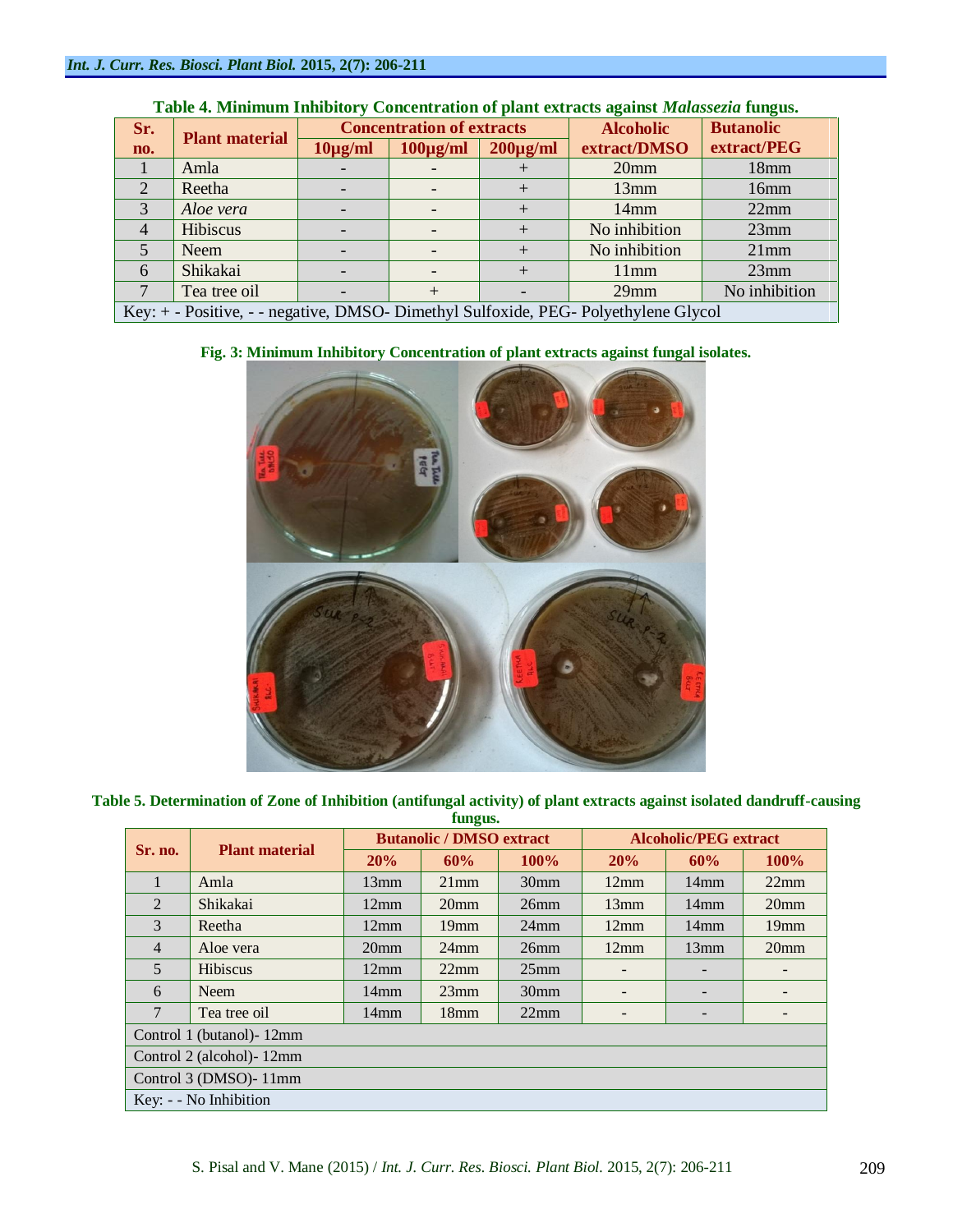

**Fig. 4: (A). Antifungal activity shown by butanoic plant extracts (Zones of Inhibition**).

**Fig. 4: (B). Antifungal activity shown by tea tree oil and alcoholic plant extracts (Zones of Inhibition). L to R: (a) Amla, (b) Shikakai, (c) Reetha, (d)** *Aloe vera,* **(e) Tea tree oil and (f) Control.**